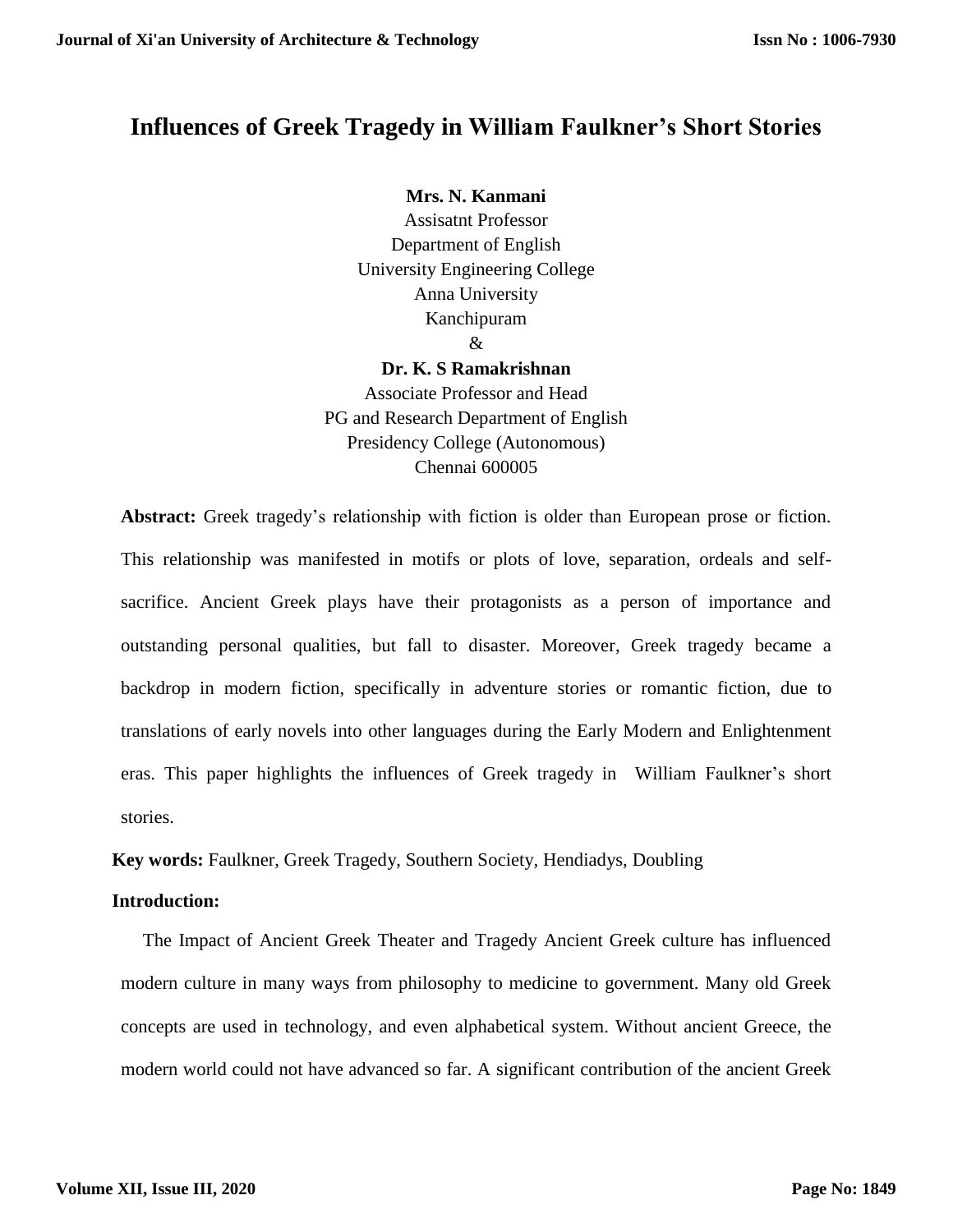culture to the world today is the Greek theater, more specifically the structure of tragedy. Some contributions are the structure of tragedy in modern literature, rise of opera, and the creation of the theater. Greek drama originally started out as a ritual to honor the god of wine, Dionysus, by the cult of Dionysus. In the ritual, drunk men dressed up in goat-skin would sing and have dialogue in chorus to welcome the leader, the person acting as Dionysus (Sayre 151). In these revel-filled festivals, men dressed as satyrs, companions of Dionysus who are halfman and half-goat, while the women dressed up as maenads, the immortal followers of Dionysus. As the participants become drunk and filled with ecstasy, they "transform" into a different identity from before. Later on this behavior became the satyr play, a form of Greek drama. Tragedy is said to be originated from the Dionysian rites, where the name comes from tragoidos, which means the "goat song" from the satyrs – companions of Dionysus who are half-man and half-goat.

Ancient Greeks were serious about entertainment and used the theatre to investigate the world they lived in, and to be human. This theatre had the genres of satyr, comedy and tragedy of which importance was given to tragedy. Ancient Greek tragedy dealt with big themes like love, pride, loss, power abuse, and loaded relationships between men and gods. The protagonist would commit a crime and then slowly realizes the error. Examples of such tragedy are Aeschylus, Sophocles, and Euripides. The Greek gods may have been buried and chased from the realm of theology and their temples of worship may have become museums or libraries or frozen statues, but they are still alive in tragedies. Traces of Iliad and the Odyssey considered the origins of Western literature can also be found in fiction. Greek tragedians who took Homer's characters and created plots of their can also be found in modern novels which integrate these myths into contemporary language.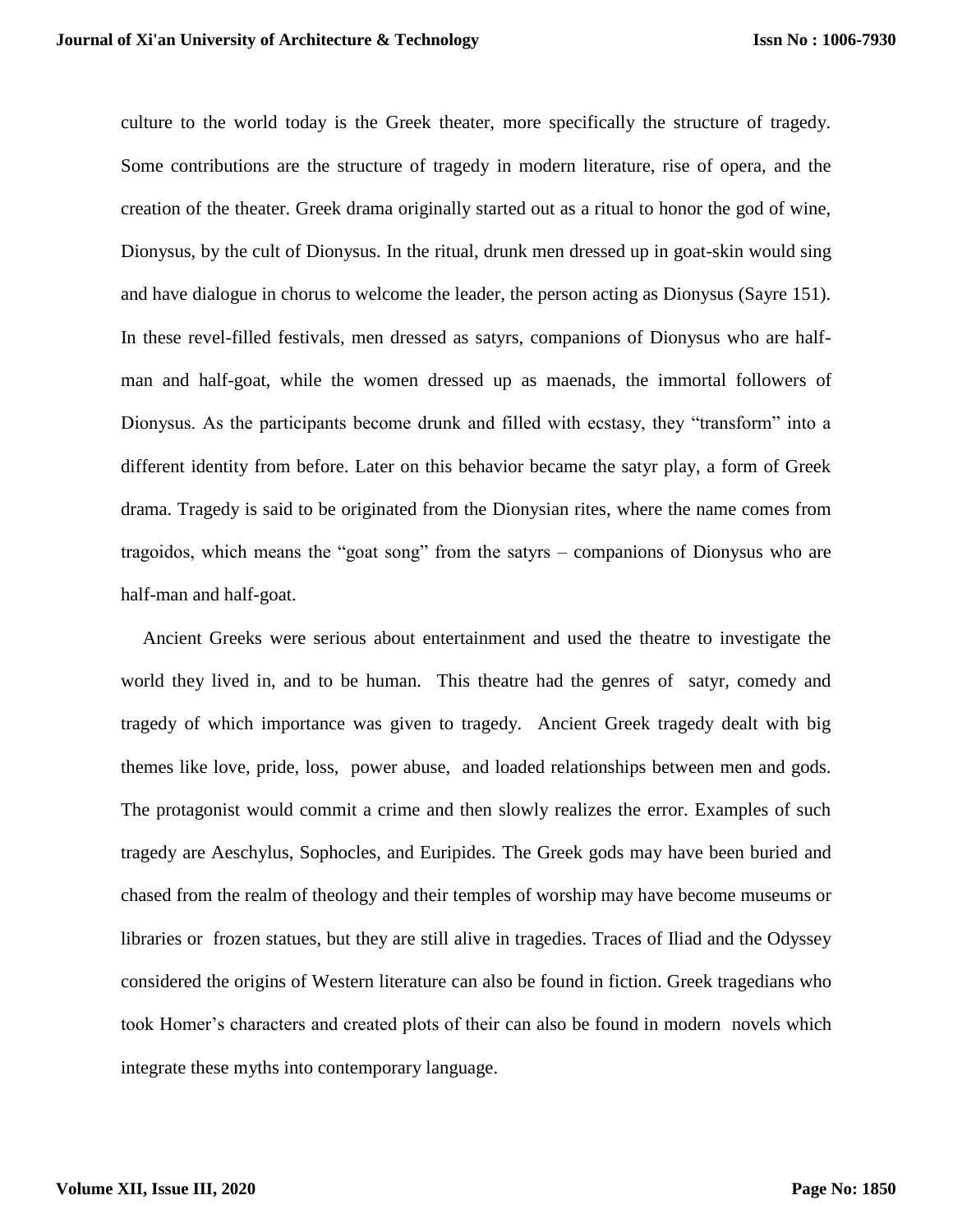As noted by critics,  $19<sup>th</sup>$  century novelists were more interested in the tragedy's philosophical aspects. Their collective voice was reflected in Hardy's works, while Eliot, Thackeray, Hardy, and lesser known novelists were attracted towards the morality and metaphysical scope. Plots with shattered relationships and families offered exemplary narratives like Antigone's opposition or impact on progeny in Medea's desertion, or Clytemnestra's murdering of her husband after a long suffering resonated with modern social family concerns. Legal cases of Greek tragic plots prompted novelists to blend mythical epitome with contemporary news into a brand new fiction like *A Modern Instance* (Dean Howells -1881) and *Tess's Murder of Alec* (Hardy-1891). Ideas of inescapable destiny and inherited pollution appeared in novels transforming secular ideals imposed by social, economic, and psychological forces.

Modernist Tragedy is on collisions and conflicts of the inner character according to Hegel

*"Hero……….Greek classical tragedy………..confronted by circumstances……………….after …….. identifying themselves ………………………… come into conflict with ………..opposite……… justified ethical power" (Hegel 1975, 1226)* [1]

William Faulkner's is a master in exploring writing techniques when he compartmentalizes them. It is difficult and challenging to interpret his style when the characters expressions and ideas are retold within a pre-defined frame of the mind. The main truth revolves these characters not being attached to a specific place or time raising readers to greater values. He has been crowned as the American Shakespeare by some of his contemporary critics. It was not wrong. He was a captivating story teller and the people who influenced him were family, friends authors both predecessors and contemporary. The Bible and Greek tragedies too played an important role for his writing skills. His family and friends initially were instrumental to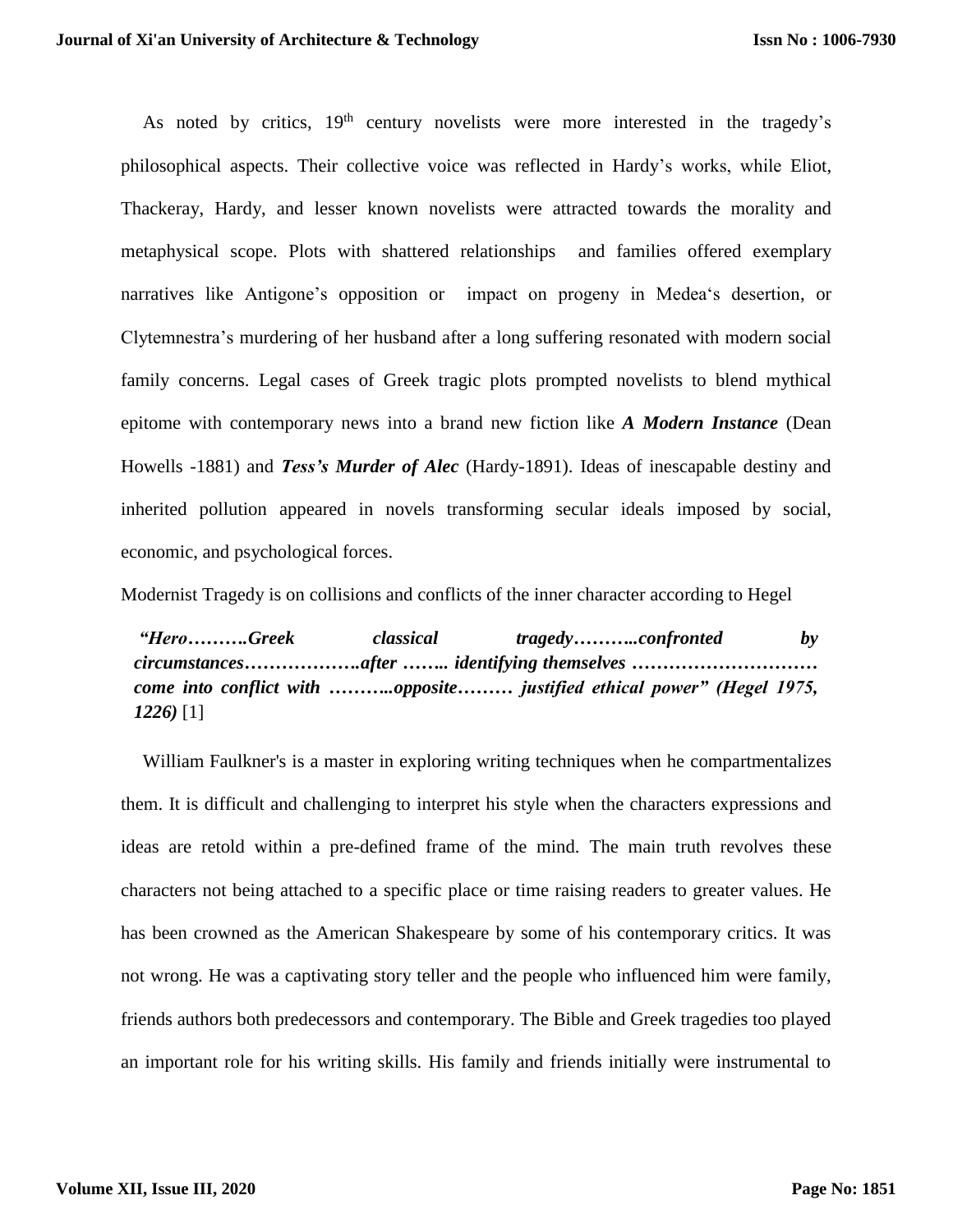spark the talent in him to write. His reading habit and his flair for story telling coupled with a vivid imagination blurring the line of reality and dreams, reflected in his writings.

#### **Greek Tragedy in Short Stories of Faulkner**

Characteristic elements of Greek Tragedies can be found in the plot and characterization structures of Faulkner's novels. Though Faulkner did not follow Greek Tragedy patterns of unity, time, or action propounded by Aristotle, he was exceptional in raising it to a new level. The essential stages of Beginning, Middle, and End were followed meticulously by Faulkner in his plots and structure while he discarded the elements of chronology and time. His novels were also shaped by Metamorphosis and Mimesis (Minter, 1987). His plots achieved a mimetic effect, that of imitation. He equally influenced his readers on metaphysical conceits like John Donne while attaching importance to time based on conceits like "Water", "Shadow", and "Time". Faulkner was also adept in representing human living and working conditions recreated to his own settings and his dearly wishes.

Faulkner had made his short stories more shining and evergreen stories by using the element of Greek tragedy.

#### **Mimesis (Art of Imitation)**

# *"Mimesis basic theoretical principle in the creation of art. The word is Greek and means imitation though in the sense of "representation" .Thus an artist by skillfully selecting purposefully seems to imitate the action of life "(Mimesis, 2011)*

While describing the two Red Indians, Faulkner painted the two figures before our eyes. "They were both squat men, a little solid, burgher like; paunchy, with big heads, big broad, dust-colored faces of a certain blurred serenity, like carved heads on a ruined wall in Siam or Sumatra, looming out of a mist. The sun had done it, the violent son, the violent shade their hair looked like sedge grass on burnt over lane"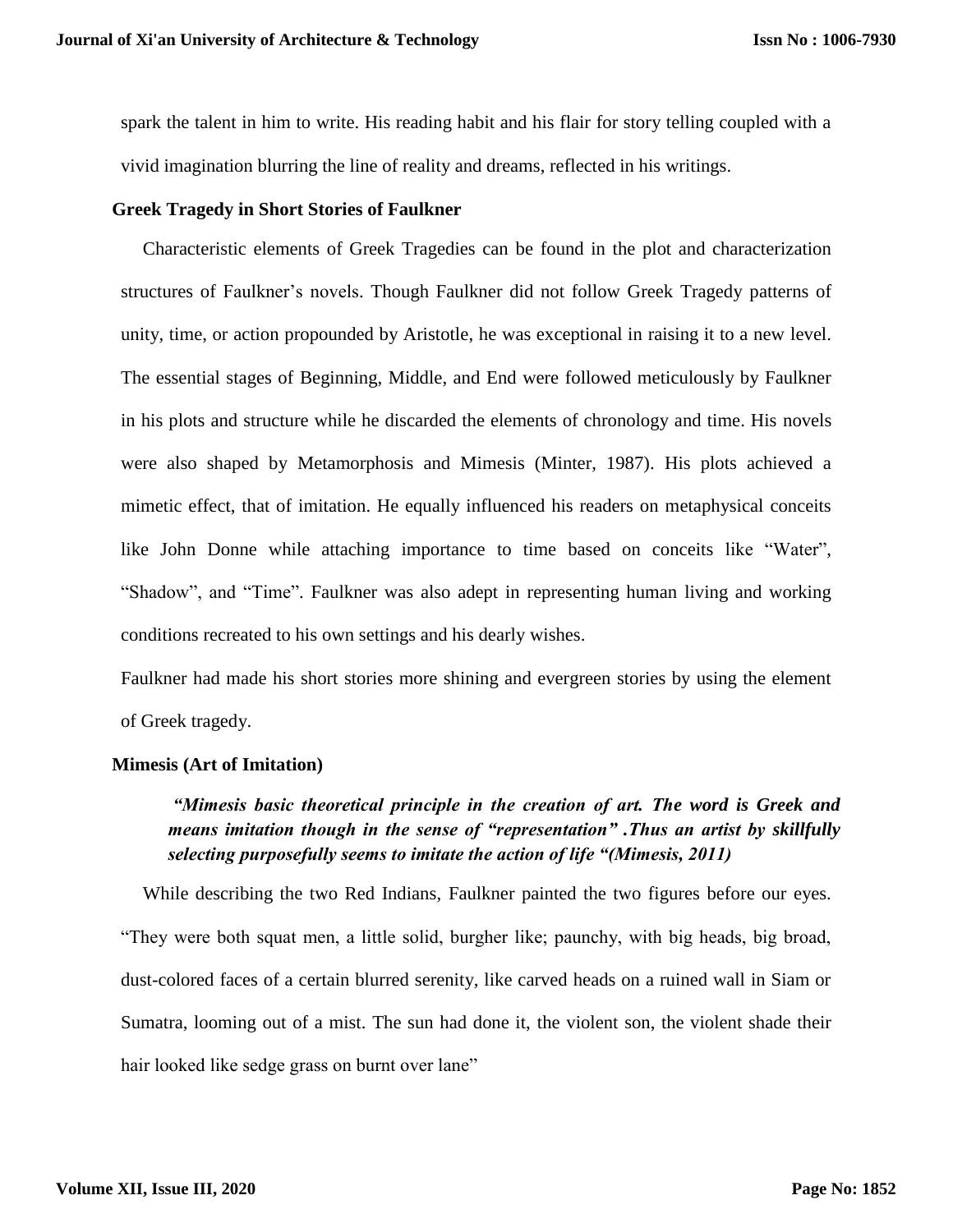Three basket and Louis Berry were entering into the clan of Red Indians, they were very strongmen their heads were big. In Siam and Sumatra the people who go for hunting make carved heads of the animals and hung it in the wall their heads are also like that sedge grass are grassed with triangular shape hence the hair of the Indians look as same as the sedge grass.

In the opening scene of "That evening Sun" Faulkner depicts the present city of Jefferson in the I Paragraph …………. He artistically portrayed scenes that while reading we can feel the city of Jefferson. "The streets are paved now, and the telephone and electric companies are cutting down more and more of the shade trees, the water oaks, the maples & locusts……" (Collected stories)

As a progress or advancement of the town the trees are being cut down .The roads are well built telephone is there & electricity is there .The Negro woman come in vehicles to distribute the washed clothes to the city of Jefferson. This is a vivid description Faulkner paints for our reading pleasure.

#### **Hamartia (Tragic or Fatal error)**

*Hamartia is the tragic flaw or error that reverses a protagonist's fortune from good to bad. Hamartia includes characters faces such as excessive ambition, greed or pride which result in tragic consequences. (Literary Terms, June 2015)*

In *Rose for Emily*, Emily's father due to his southern Pride and aristocracy thought that all the suitors of Emily are below their level and no one is equal to Emily. Emily is also very proud about her southern lineage. She didn't mingle with people and this lead to Emily's loneliness and death.

In the story *Elly*, the heroine Elly believing Paul as her right choice and her over confidence about Paul that he would marry her changed her as a murderer of two lives.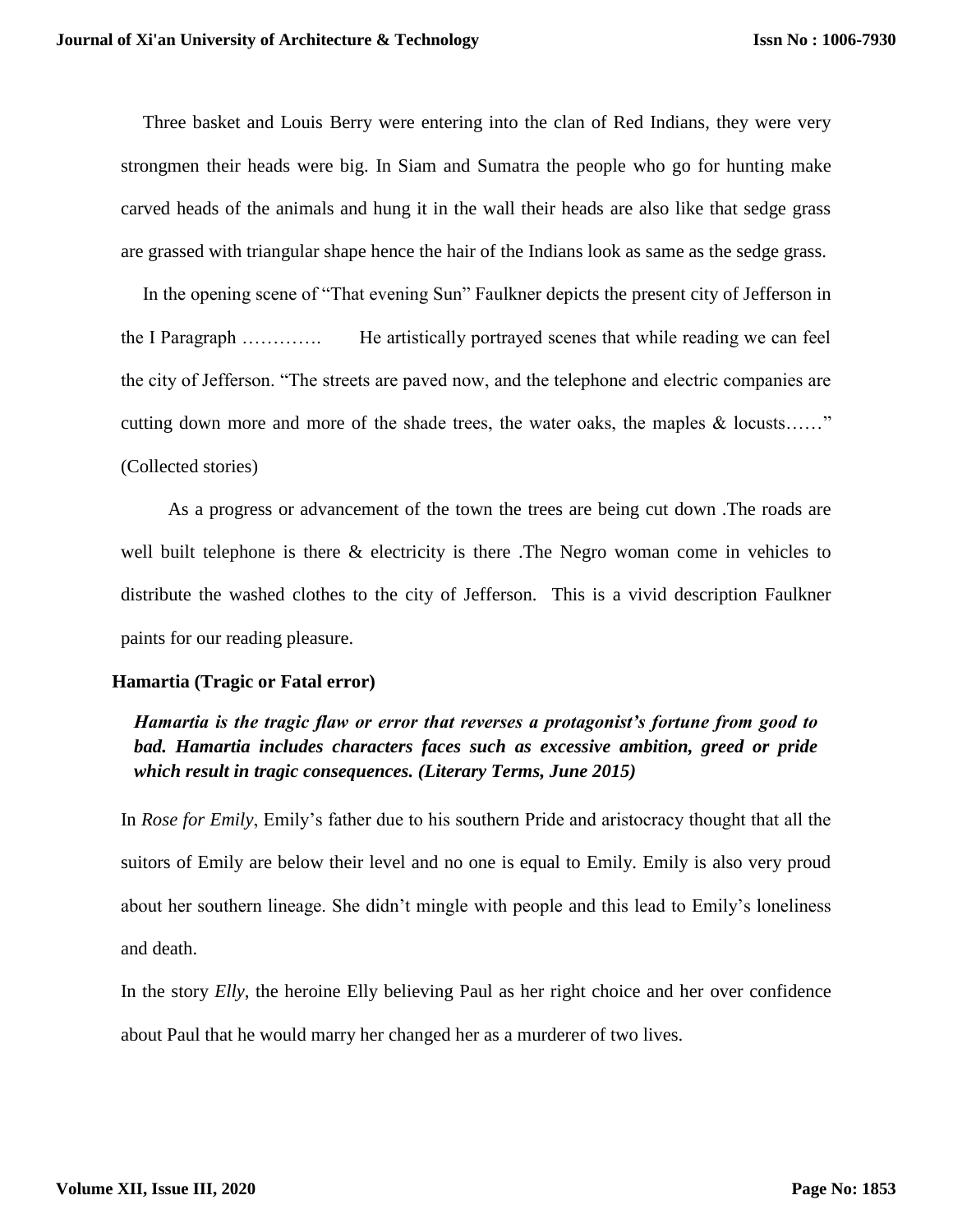Wash Jones in the short story *Wash* believed on Sutpen than any other thing in this world leads

to his down fall.

# **"Hubris" (Art of self pride)**

*Hubris describes a personality or quality of foolish pride or dangerous over confidence .Hubris often indicates a loss of contact with reality and over estimation of one's own competence, accomplishments or capabilities. (Literary Devices, 201)*

Alec Gray in' Victory' murdered the Sergeant Major .After that he received the citation and the

title as colonel for his success he brings through the war .Because of his foolish pride he is not ready to continue his ancestral trade. He didn't want to resume his military career .At last Gray becomes a derelict due to his foolishness and pride.

## **Nemesis (Retribution for Act of Hubris)**

# *Nemesis is a literary device that refers to a situation of poetic justice, where the good characters are rewarded for their virtues and the evil characters are punished for their vices. (Literary Devices, Nov 2014)*

Howard Rogers is a very calm and generous person. He didn't have anybody. He is the hero of the short story Honour. He didn't oppose his wife immoral activities. When she wants to go with Monaghan he didn't refuse her wish. He know that Buck Monaghan is intriguing in his conjugal life at that situation also he saved Monaghan life. When Monaghan realized his

mistake and wants to lead a guilt free life he accepts it. Hence Howard's life is not destroyed

by illusory romances.

## **Peripeteia (Plot reversal)**

*"Peripeteia is a sudden change in a story which results in a negative reversal of circumstances 'Peripeteia' is also known as the turning point, the place in which the tragic protagonist's fortune change from good to bad. This literary device is meant to surprise the audience but is also meant to follow as a result of a character's previous actions or mistakes". (Literary Terms, 2015)*

Wilfred Midgleston the draughtsman of the story *Black Music* is working under Mr. Carter. He went to deliver the blue print of Mrs. Van Dyming theatre. On his way he experiences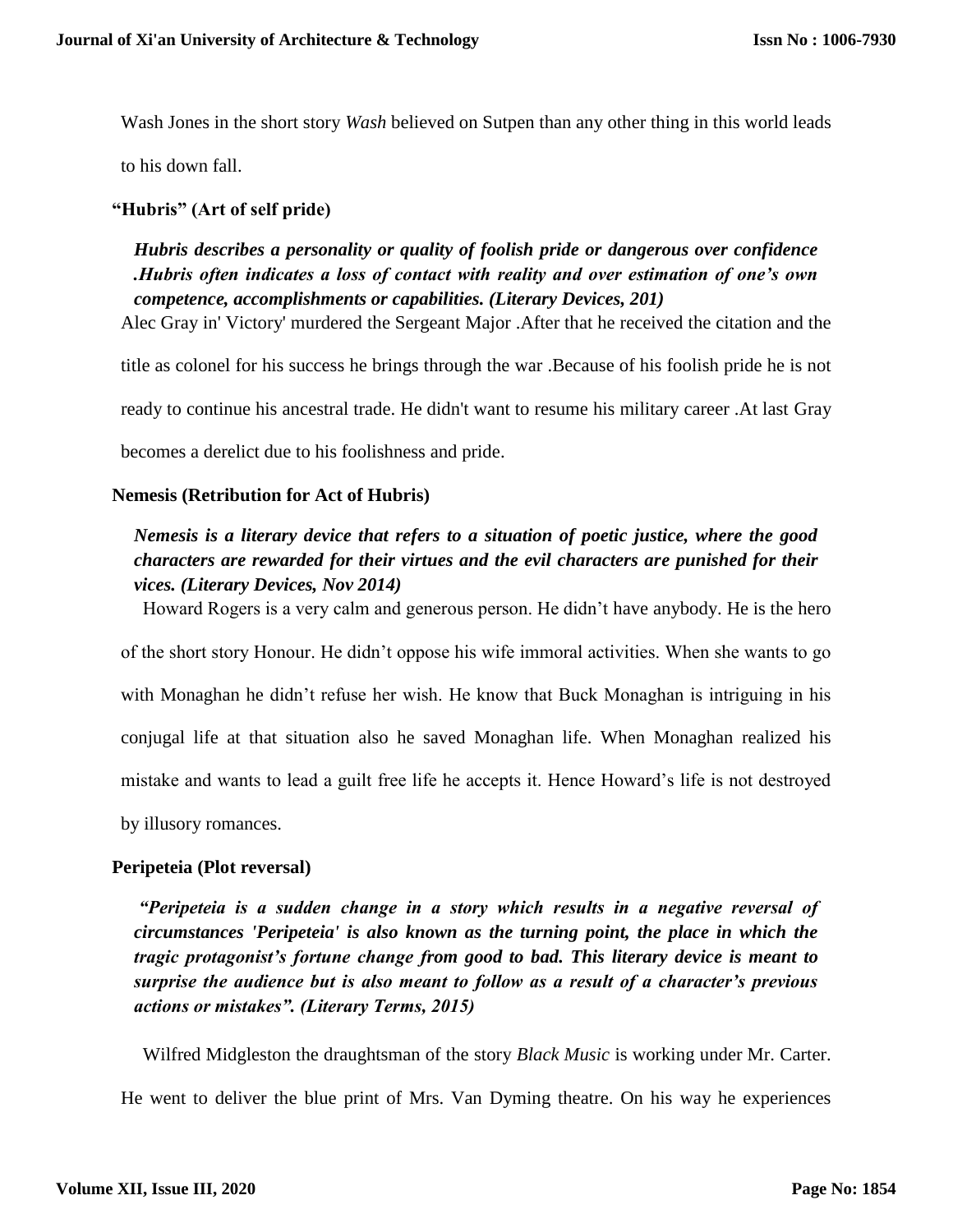hallucinations. In his confusion he throws away the portfolio and disappeared from the scene.

Mrs Van Dyming seeing the portfolio without the draughts man wrongly spreads the news that

Midgleston was a manic and the draughts man was murdered by Midgleston.

#### **"Pathos" (Suffering)**

*Pathos is a quality of an experience in life or a work of art. That stirs up emotions of pity; sympathy and sorrow pathos can be expressed through pictures or even with gestures of the body. (Literary Devices, Nov 2014)*

As there is no guarantee of a peaceful life for Milly, Wash murdered Milly and her innocent child and then himself makes our heart ache.

Milly because of giving birth to a female child there is no respect for her from Sutpen. There is no body to take care of her.

"I want a sup of water" she said querulously "I been laying here wanting a sup of water a long time but don't nobody care enough to pay me no mind" (Collected stories)

A lady after giving birth to a child must be given careful attention. She must be celebrated for giving birth to a child. But here nothing happens so it is a very pathetic situation even there is nobody to give her a cup of water. It filled our eyes with tears.

## *"Catharsis" (Transformation through Transaction)*

Catharsis is the release of emotions such as pity, sadness and fear through witnessing art. Catharsis involves the change of extreme emotion to lead to internal restoration and renewal (Literary Devices: 2017)

The two rivals in the short story "courtship" Ikkemotubbe and David are the male suitors of Herman Basket's sister. They were fighting with each other to win the love of Herman Basket's sister. They participate in some contest to win her as their wife. At last they realize that it is only a fancy and they become friends. Ikkemotubbe said "once how a woman's fancy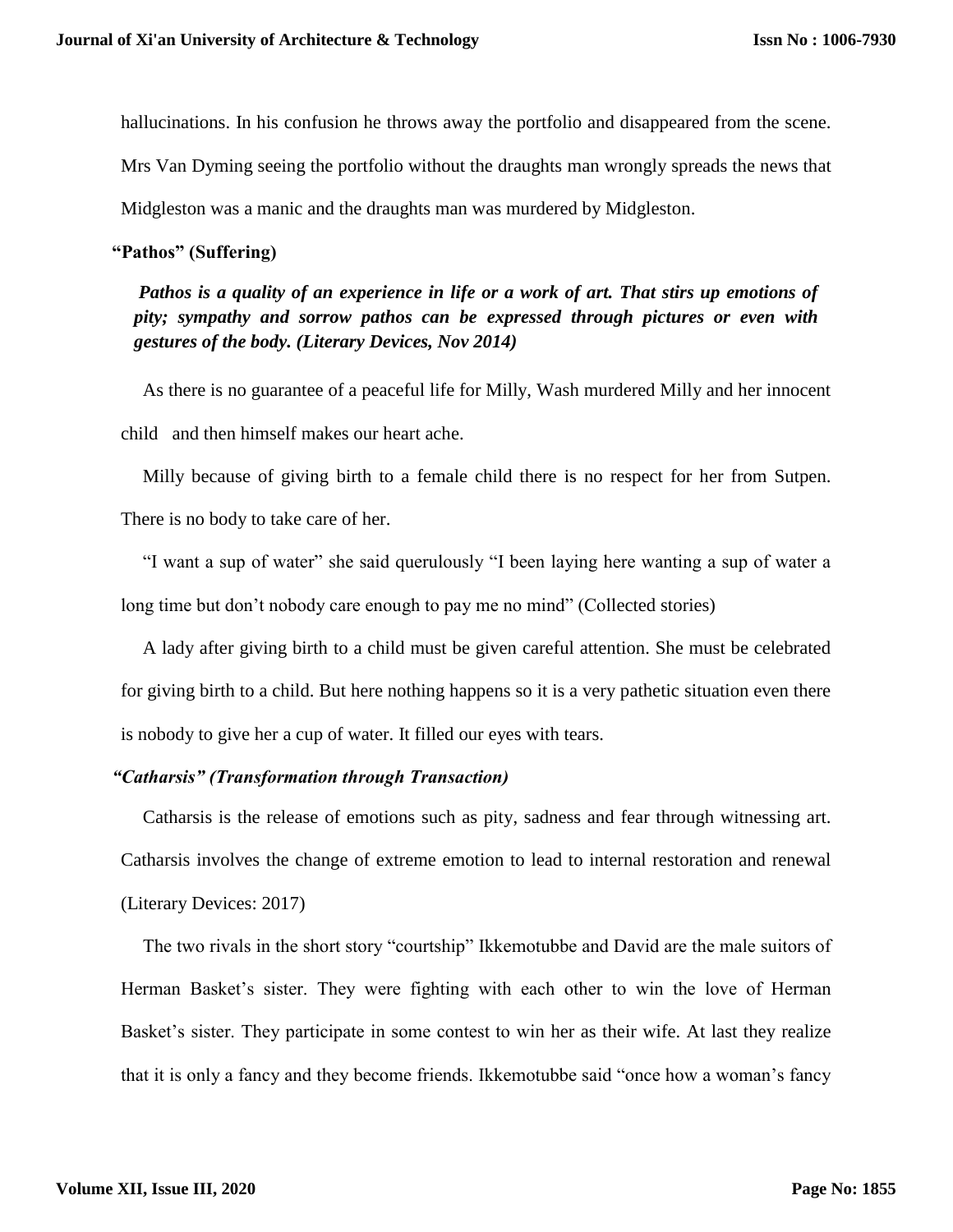is like a butterfly which hovering from flower to flower passes at the last "'The Courtship' - (collected stories) so they realized the situation and the fact that attraction towards woman is temporary. Hence they are freed from the high strung emotions at last and move on in life as friends.

#### *Anagnorisis (Tragic recognition of insight)*

# *In a literary work, the startling discovery that produces a change from ignorance to knowledge. Revelation of the true identity of persons previously unknown (Anagnorisis, 2016)*

The poor old white Wash Jones in 'Wash' had a false impression about Sutpen. He imagined that Sutpen would be a savior and protector to him and his family. He thought that Sutpen was a very brave man with dignity. As Wash Jones had kept Sutpen in high esteem in his heart he had uttered the below lines

# *"You were a brave man" 'Wash' - (Collected Stories: 541)*

## *"Fine proud figure of the man" 'Wash'-(Collected Stories: 542)*

Wash didn't give much importance to Sutpen's act of seducing his granddaughter. He expected a peaceful and protected life for his granddaughter.

But Sutpen didn't care about Wash Jones granddaughter Milly when she gave birth to a girl child. Sutpen also compares Wash Jones granddaughter to a horse and says that the horse is better than Milly because it gives birth to a colt (a male baby horse). The situation is reversed. Wash Jones is startled and surprised by Sutpen's comment.

# *"He heard what Sutpen said and something seemed to stop dead in him before going on…" (Collected Stories: 544)*

It is explained crystal clearly in these lines that Sutpen's image of Wash here is juxtaposed in his heart earlier. The lofty image of Sutpen in Wash Jones heart is broken and shattered as depicted in the lines given below: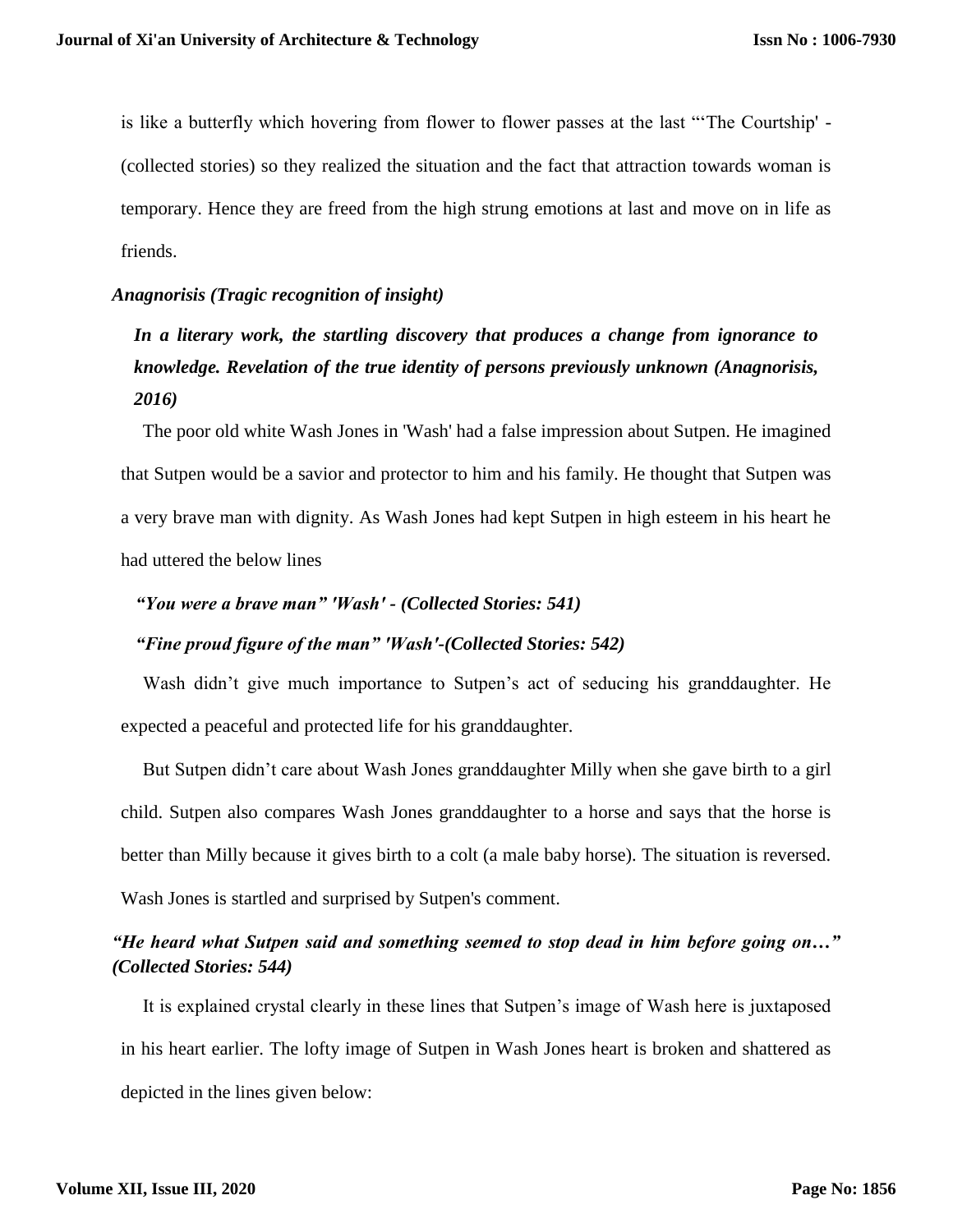"But I never expected that Kernel! He cried aloud, catching himself at the sound of his own voice (Collected Stories: 545)

Therefore Faulkner has handled Anagnorisis beautifully in the story Wash through the character Wash Jones when the image of Sutpen rises to great heights and then dashes to the ground when Sutpen shows his true nature. Wash Jones hopes shatter.

#### **Conclusion**

Tragedy as a form in modern drama works differently when compared to the ancient Greeks. The protagonist is usually an ordinary person or from middle class, while in Greek tragedy it was someone important and noble like a king or queen. Modern drama revolves around everyday problems such as social, economical, or personal conflicts. Greek Tragedies seem to be very linear and about the hero making a bad decision from the beginning of the play, which leads to his or her downfall in the end. Although, they were of higher ranking, ancient Greek's beliefs made the main character powerless to avoid their fate, which was controlled by the gods. As far as conventions go, Greek Tragedies are very unified. The tragedy of the royal protagonist will go through only one time span, a day or less, one setting, and one story. In a modern tragedy, however, the ordinary protagonist's story goes through multiple realistic settings and a realistic time line. Also, the story would contain multiple plots, which may contain flashbacks

Faulkner assessed conflicts and destructions during and after slavery in the Southern society through cultural inheritance and in his fiction's tragic formulations. In his attempt to confront Southern oppressive psychology, he took recourse to Shakespearean tragic models by involving themes of fratricide and incest from Hamlet, and race from Othello in a complicated method of expression. Shakespeare delivered linguistic situation historically in a situation where England was on its passage from feudalism to capitalism in the  $16<sup>th</sup>$  and  $17<sup>th</sup>$  century.